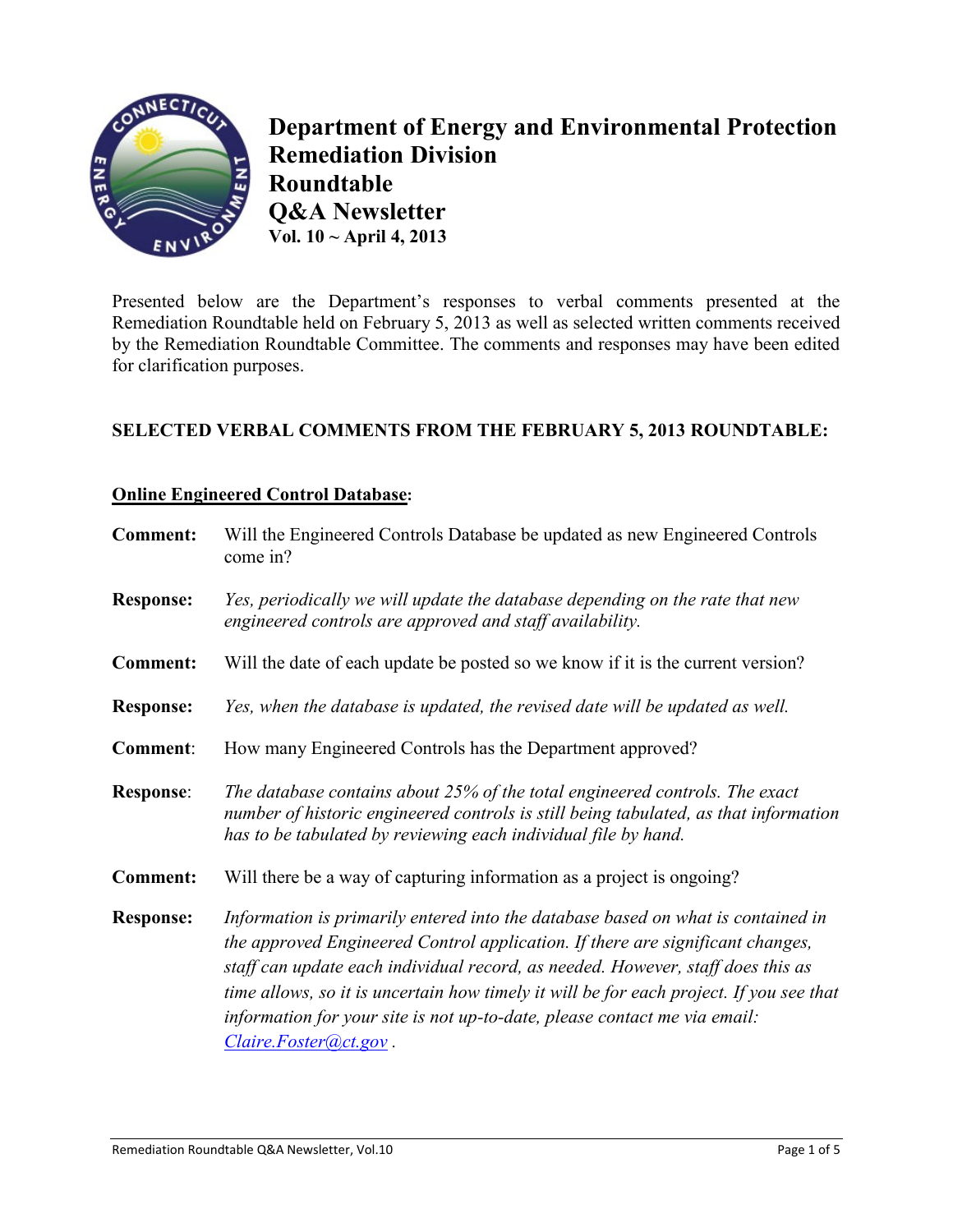### **Financial Surety Mechanisms Part 2: Engineered Controls**:

- **Comment:** There does not appear to be a mechanism in place when a property sells to transfer over financial assurance (FA). Can FA be transferred?
- **Response:** *Either the existing Financial Assurance mechanism would remain in place or the new owner can submit a substitute financial assurance mechanism. The Department would have to approve the substitute Financial Mechanism to be used by the new party before the Department would release the previous party's mechanism.*
- **Comment:** Is Financial Assurance required for sites that are small, for which acquiring a surety mechanism would be expensive in comparison to the cost of the actual control?
- **Response:** *Some engineered controls are smaller and less expensive; therefore, the costs of maintenance and monitoring may not be very much money, so acquiring a surety mechanism may not be easy or economically practical. For these cases, we are working towards establishing a general account where people can make a onetime payment. This account has not been established yet. We encourage owners to contact the Department so we can discuss the specifics of such cases and come up with a more immediate solution.*
- **Comment:** On a site with more than one Engineered Control, can you combine the site under one Surety Mechanism?
- **Response:** *Yes.*

#### **Comprehensive Evaluation and Transformation of CT's Cleanup Programs**

- **Comment:** Even with the proposed changes, Ecological Risk Assessment still appears to be at risk for a stall in approval preventing an Early Exit. Will further consideration be made regarding ECO Risk to prevent this stumbling block?
- **Response:** *The Department is currently working to put together more guidance to help people work through this process. Also discussions will continue to take place to improve the process.*
- **Comment:** In regards to historical contamination, what will be the requirement or trigger to look in the first place?
- **Response:** *There will not be a requirement in the new program to conduct a comprehensive site-wide investigation. However, the Department continues to expect that people who are purchasing a property or securing new financing or preparing to sell a property will continue to perform due diligence.*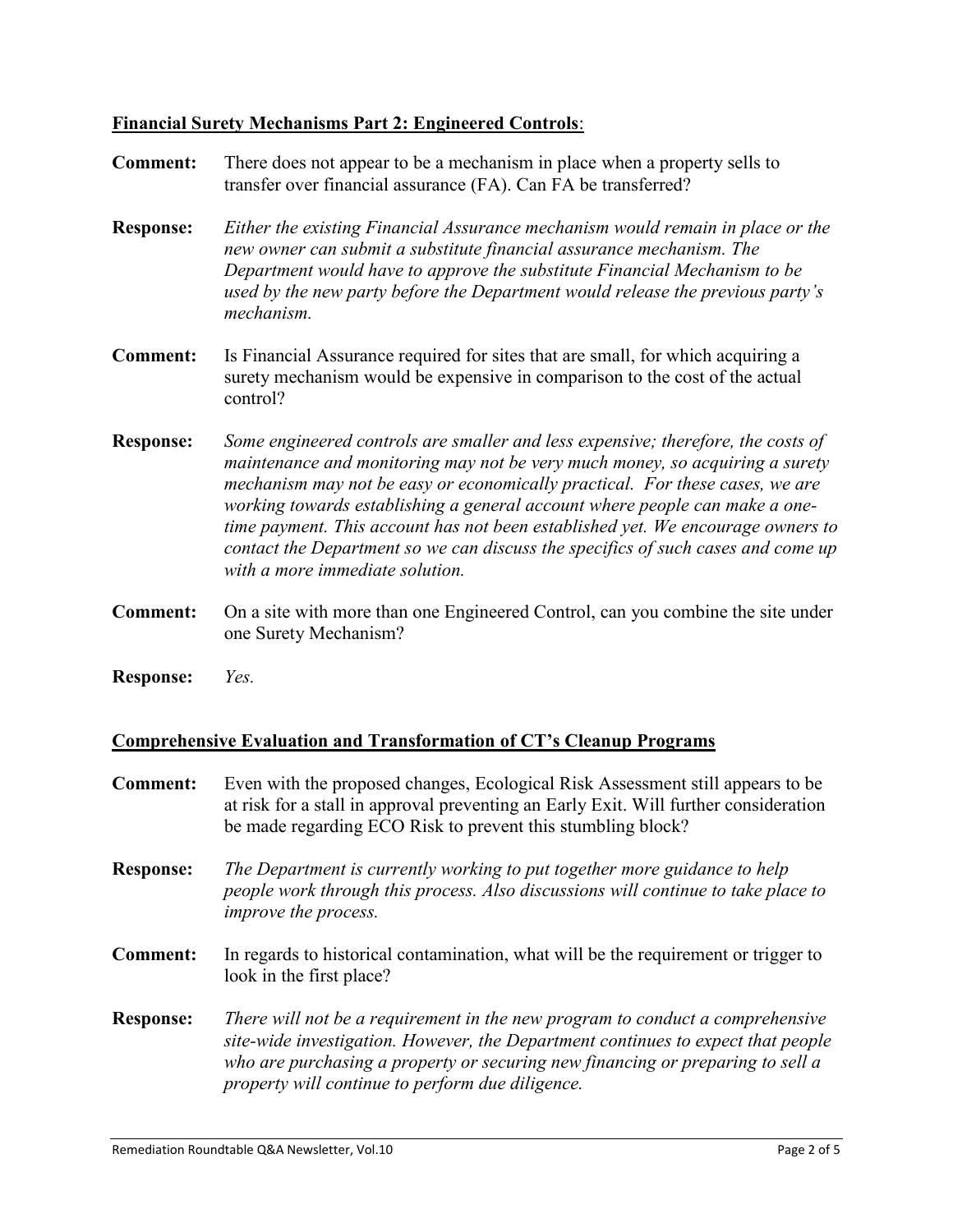- **Comment:** For sites with historical environmental conditions, could old reports and data be reviewed and used without triggering a reporting requirement?
- **Response:** *The Department does not intend to require every person to review all previously collected environmental data to determine if release reporting of historical environmental conditions is required. However, the Department is still working to determine if and when current knowledge of older data could trigger a reporting requirement.*
- **Comment:** You mentioned enhancing the Significant Environmental Hazard program, but isn't the plan to phase out the separate programs?
- **Response:** *We are going to have one unified program. This program will have multiple components and exits, including the requirement for the notification and abatement of significant environmental hazards. Changes to the Significant Hazard program are being pursued in 2013.*
- **Comment:** Who can certify compliance with an Early Exit?
- **Response:** *The Department is working on a new program that will allow professionals to certify that the cleanup of a release meets an Early Exit. In most cases, it is anticipated that Early Exits will be available for new spills. However, the Department is considering an Early Exit for certain historical releases. Certifying that a historical release meets an Early Exit could only be done by Licensed Environmental Professionals (LEPs). Certifying that a new spill meets an Early Exit could be done by those licensed to certify Early Exits. This would be a distinct license from a LEP license; however, we are considering whether LEPs would need to apply for this license.*
- **Comment:** With the prospect of significant changes to the RSRs, will LEPs need to be recertified? Will there be new training?
- **Response:** *Existing LEP licenses will remain valid. Training will be provided on new RSRs. As the remediation program evolves the LEP's roll will evolve with the program.*
- **Comment:** How will the presence of pesticides be addressed in the Unified Program?
- **Response:** *We are looking for feedback. Like many other states, we are looking into not adding into release reporting the normal application of pesticides consistent with labeling and manufacturers' instructions. Spills or catastrophic releases are not the normal application of pesticides, and therefore, those events would require reporting.*
- **Comment:** Will the Transformation legislative package be made available for comment before it goes before the Legislature?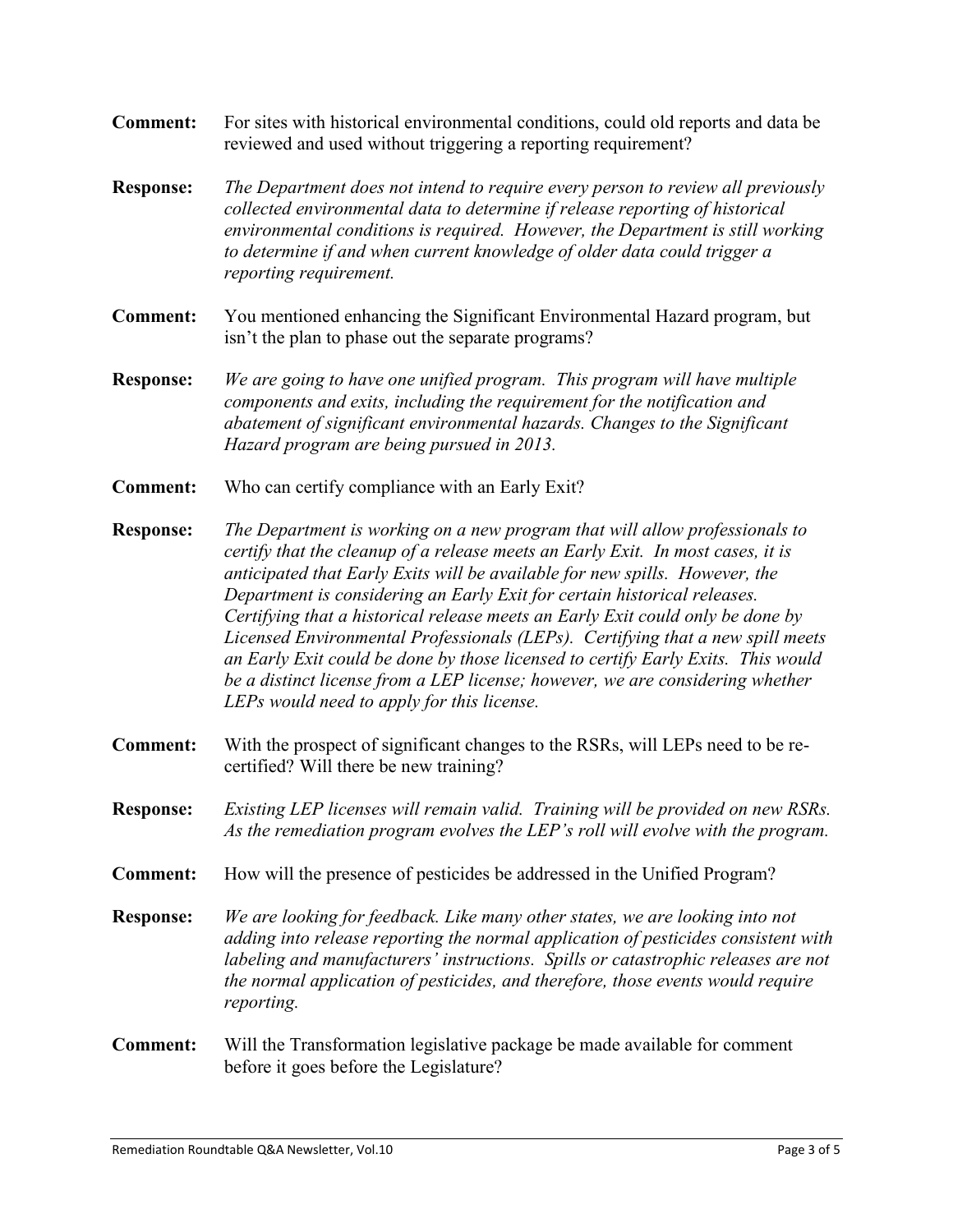**Response:** *There will be plenty of opportunities to review the report and the proposed legislation.* 

#### **Newhall Project, Hamden CT**

| <b>Comment:</b>  | What was EPA's involvement with Newhall? Did they have their own<br>requirements?                                                                                                           |
|------------------|---------------------------------------------------------------------------------------------------------------------------------------------------------------------------------------------|
| <b>Response:</b> | The Newhall Project was a state-led project. EPA was briefed throughout the<br>process. EPA performed limited removal actions early on to address isolated<br>instances of short-term risk. |
| <b>Comment:</b>  | What expense is the \$2 million fund administered by the Town intended to cover?                                                                                                            |
| <b>Response:</b> | The fund covers the cost to properly manage deep waste fill that may be<br>unearthed in the future during homeowner activities, such as construction of a<br>home addition.                 |

#### **General Question and Answers**

**Comment:** Does the division have a registry of ELURs that have been approved? If so, is there some way of accessing that registry?

**Response:** *There is nothing on the internet currently. You may contact Department Staff Kevin Neary [\(mailto:kevin.neary@ct.gov\)](mailto:kevin.neary@ct.gov) or Peter Hill [\(mailto:peter.hill@ct.gov\)](mailto:peter.hill@ct.gov) if you would like to receive a copy of the list of ELURs. There will be future improvements moving towards making the information available in real time as part of the contaminated sites list; however, it involves a significant IT project that is still waiting for funding and development.*

**Comment:** As a point of confirmation, the currently-proposed RSR package is separate from the Transformation Legislative proposal correct?

**Response:** *That is correct. The public hearing for the proposed RSRs mini-package was in October and is continuing through the legislative process. That was a separate package and is a prelude to further changes that will be occurring as part of the Transformation.*

**Comment:** Based on public comment, were there any revisions to the RSR mini-package? Will a red-line version be made available?